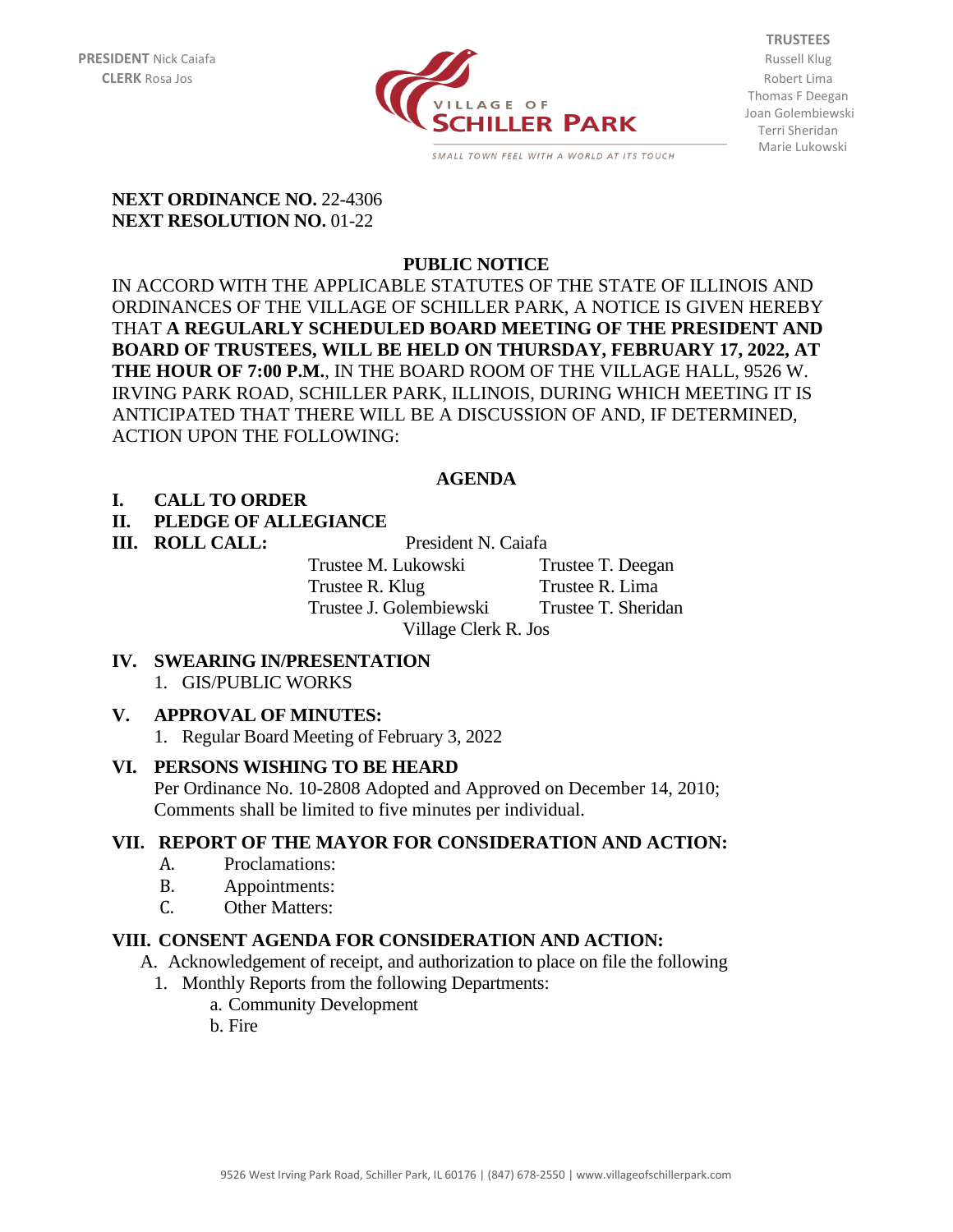- c. Police
- d. Recreation

#### **IX. DISCUSSION AND ACTION ITEMS:**

- 1. Village Manager's Report
- 2. Village Engineer's Report
- 3. Department Heads' Report
- 4. Elected Officials' Comments
- 5. Development Updates
- 6. Status of Infrastructure Improvement Project
- 7. Financial Matters

### **X. COMMITTEE REPORTS FOR CONSIDERATION AND ACTION:**

- A. LICENSE (Business, Liquor, Ordinances, Utilities, and General Permits) Chr. Lukowski, Klug, Deegan Current Report
- B. PUBLIC WORKS (Streets, Water, Storm Water, Engineering, Fleet/Building Maintenance) Chr. Klug, Lukowski, Golembiewski
	- 1. Motion to approve a leasing agreement with Tax-Exempt Leasing Corp for a Vactor truck and authorize the Village Manager to effectuate the same.
- C. COMMUNITY DEVELOPMENT (Planning, Zoning, Health, Building, Environment, and Transportation) Chr. Golembiewski, Sheridan, Lima Current Report
- D. PUBLIC SAFETY (Police, Fire, Emergency Management, 911, and EMS) Chr. Deegan, Klug, Lukowski
	- 1. Motion to approve a quote from Air One in the amount of \$8,490 for 10 MSA G1 SCBA bottles.
- E. ADMINISTRATION/FINANCE (Human Resources, Insurance, Bills, Legal) Chr. Lima, Deegan, Sheridan
	- 1. Motion to Approve the Current List of Bills in the Amount of \$1,082,599.71.
		- This Includes the Following Non-Recurring Invoices:
			- a. Dimeo Brothers Pearl St Hydrant Replacement
			- b. Franklin Park Plumbing Rose/Soreng Water Main Break
			- c. Franklin Park Plumbing 4461 Scott Water Main Break
			- d. Hancock Engineering FY22 Street and Alley Program Design Engineering Payment No. 1
			- e. Kimley-Horn Irving/Mannheim Dr Due Diligence
			- f. The Business Press 2022 Calendar
			- g. Utility Service Corporation Water Tower Renovations